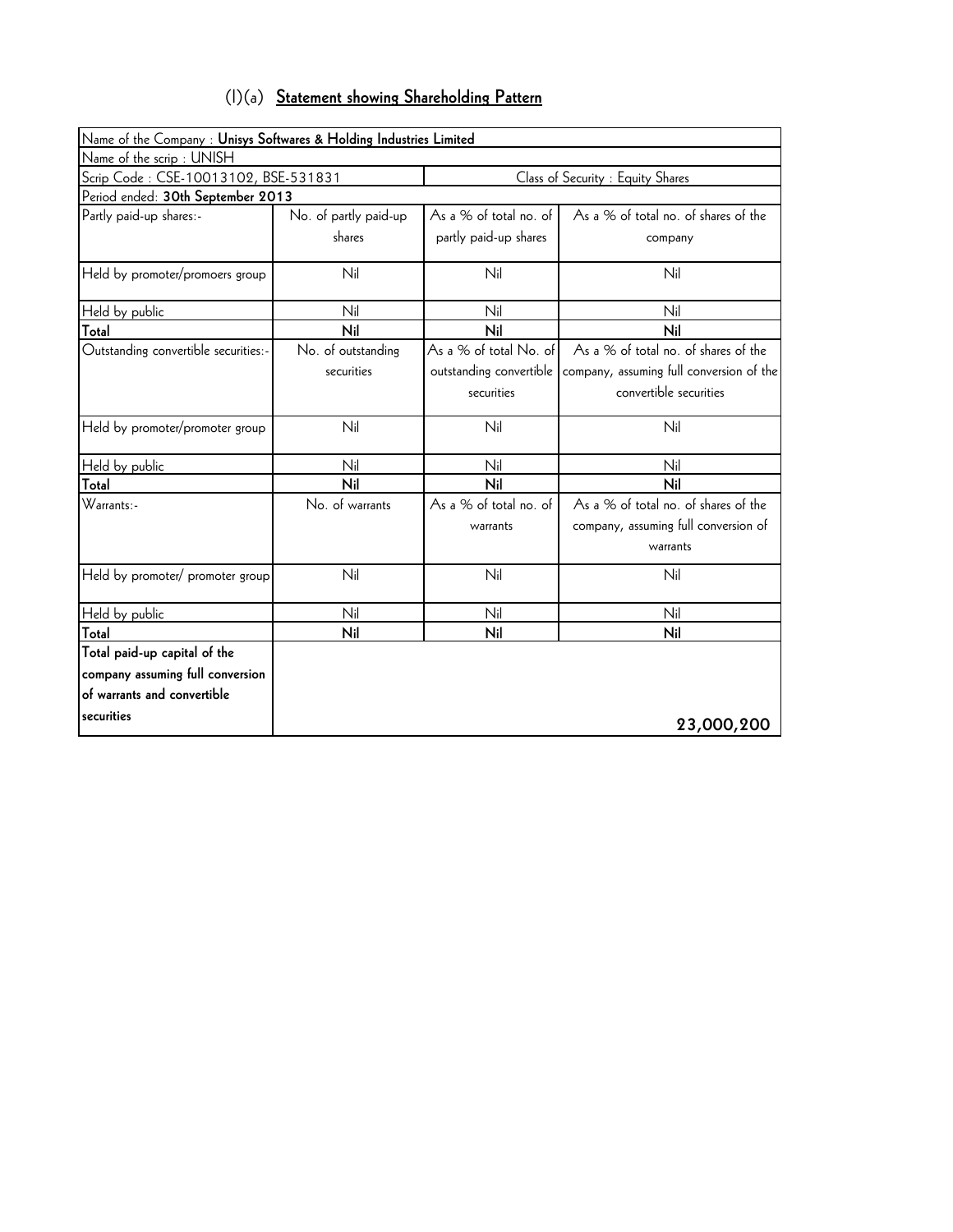## (I)(a) **Statement showing Shareholding Pattern under Clause 35 of the Listing Agreement**

|                                      | Name of the Company:                           | UNISYS SOFTWARES & HOLDING INDUSTRIES LTD. |                          |                          |                           |                                    |           |                      |  |  |  |  |
|--------------------------------------|------------------------------------------------|--------------------------------------------|--------------------------|--------------------------|---------------------------|------------------------------------|-----------|----------------------|--|--|--|--|
| Scrip Code: CSE-10013102, BSE-531831 |                                                |                                            |                          | Quarter ended:           | 30th September 2013       |                                    |           |                      |  |  |  |  |
|                                      |                                                |                                            |                          |                          |                           |                                    |           |                      |  |  |  |  |
|                                      | Cate-gory Category of shareholder              | Number of                                  | Total number of          | Number of shares         |                           | Total shareholding as a percentage |           | Shares Pledged or    |  |  |  |  |
| code                                 |                                                | shareholders                               | shares                   | held in                  | of total number of shares |                                    |           | otherwise encumbered |  |  |  |  |
|                                      |                                                |                                            |                          | dematerialized form      |                           |                                    |           |                      |  |  |  |  |
|                                      |                                                |                                            |                          |                          |                           | As a percentage As a percentage    | Number of | As a                 |  |  |  |  |
|                                      |                                                |                                            |                          |                          | of $(A+B)$                | of $(A+B+C)$                       | Shares    | Percentage           |  |  |  |  |
| (1)                                  | (II)                                           | (III)                                      | (IV)                     | (V)                      | (VI)                      | (VII)                              | (VIII)    | $IIV = (XI)$         |  |  |  |  |
|                                      |                                                |                                            |                          |                          |                           |                                    |           | $)/(V1)^*100$        |  |  |  |  |
|                                      |                                                |                                            |                          |                          |                           |                                    |           |                      |  |  |  |  |
| (A)                                  | Shareholding of Promoter and Promoter Group    |                                            |                          |                          |                           |                                    |           |                      |  |  |  |  |
| $-1$                                 | Indian                                         |                                            |                          |                          |                           |                                    |           |                      |  |  |  |  |
| (a)                                  | Individuals/ Hindu Undivided Family            | 5                                          | 4,256,400                | 4,256,400                | 18.506%                   | 18.506%                            |           |                      |  |  |  |  |
| (b)                                  | Central Government/ State Government(s)        |                                            |                          | ä,                       | 0.000%                    | 0.000%                             |           |                      |  |  |  |  |
| (c)                                  | <b>Bodies Corporate</b>                        | $\mathbf{2}$                               | 1,000,000                |                          | 4.348%                    | 4.348%                             |           |                      |  |  |  |  |
| (d)                                  | Financial Institutions/ Banks                  |                                            | $\mathcal{L}$            | $\omega$                 | 0.000%                    | 0.000%                             | $\omega$  | $\sim$               |  |  |  |  |
| (e)                                  | Any Other - Specify                            |                                            |                          |                          | 0.000%                    | 0.000%                             |           | $\sim$               |  |  |  |  |
|                                      | Directors                                      | 3                                          | 139,900                  | 139,900                  | 0.608%                    |                                    |           |                      |  |  |  |  |
|                                      | Directors Relatives                            | 5                                          | 163,100                  | 163,000                  | 0.709%                    |                                    |           |                      |  |  |  |  |
|                                      | Sub-Total (A)(1)                               | 15                                         | 5,559,400                | 4,559,300                | 24.171%                   | 24.171%                            |           |                      |  |  |  |  |
| -2                                   | Foreign                                        |                                            |                          |                          | 0.000%                    | 0.000%                             |           | $\omega_{\rm c}$     |  |  |  |  |
| (a)                                  | Individuals (Non-Resident Individuals/ Foreign |                                            |                          |                          | 0.000%                    | 0.000%                             |           |                      |  |  |  |  |
|                                      | Individuals)                                   |                                            |                          |                          |                           |                                    |           |                      |  |  |  |  |
| (b)                                  | <b>Bodies Corporate</b>                        |                                            | $\blacksquare$           | $\blacksquare$           | 0.000%                    | 0.000%                             | ÷.        | $\sim$               |  |  |  |  |
| (c)                                  | Institutions                                   | $\sim$                                     | $\overline{\phantom{a}}$ | $\overline{\phantom{a}}$ | 0.000%                    | 0.000%                             |           |                      |  |  |  |  |
| (d)                                  | Qualified Foreign Investor                     | ÷.                                         | ÷                        | $\sim$                   | 0.000%                    | 0.000%                             |           | $\omega$             |  |  |  |  |
| (e)                                  | Any Other (specify)                            | ÷.                                         | ÷,                       | $\sim$                   | 0.000%                    | 0.000%                             |           |                      |  |  |  |  |
|                                      | Sub-Total (A)(2)                               | ÷.                                         | L.                       | ä,                       | 0.000%                    | 0.000%                             | ä,        | $\sim$               |  |  |  |  |
|                                      | Total Shareholding of Promoter and Promoter    |                                            |                          |                          |                           |                                    |           |                      |  |  |  |  |
|                                      | Group $(A) = (A)(1) + (A)(2)$                  | 15                                         | 5,559,400                | 4,559,300                | 24.171%                   | 24.171%                            |           |                      |  |  |  |  |
| (B)                                  | Public shareholding                            |                                            |                          |                          | 0.000%                    | 0.000%                             | N.A.      | N.A.                 |  |  |  |  |
| -1                                   | Institutions                                   |                                            |                          |                          | 0.000%                    | 0.000%                             | N.A.      | N.A.                 |  |  |  |  |
| (a)                                  | Mutual Funds/ UTI                              |                                            |                          |                          | 0.000%                    | 0.000%                             |           |                      |  |  |  |  |
| (b)                                  | Financial Institutions/ Banks                  | $\mathbf{1}$                               | 100                      | 100                      | 0.000%                    | 0.000%                             |           |                      |  |  |  |  |
| (c)                                  | Central Government/ State Government(s)        | $\sim$                                     | $\omega$                 | $\blacksquare$           | 0.000%                    | 0.000%                             |           |                      |  |  |  |  |
| (d)                                  | Venture Capital Funds                          | $\sim$                                     | ÷.                       | $\omega$                 | 0.000%                    | 0.000%                             |           |                      |  |  |  |  |
| (e)                                  | Insurance Companies                            | $\sim$                                     | ÷.                       | $\sim$                   | 0.000%                    | 0.000%                             |           |                      |  |  |  |  |
| (f)                                  | Foreign Institutional Investors                | ÷.                                         | ÷.                       | $\omega$                 | 0.000%                    | 0.000%                             |           |                      |  |  |  |  |
| (g)                                  | Foreign Venture Capital Investors              | $\overline{\phantom{a}}$                   | $\blacksquare$           | $\overline{\phantom{a}}$ | 0.000%                    | 0.000%                             |           |                      |  |  |  |  |
| (h)                                  | Qualified Foreign Investors                    |                                            | ÷,                       | ÷,                       | 0.000%                    | 0.000%                             |           |                      |  |  |  |  |
| (i)                                  | Any Other (specify)                            |                                            | ä,                       | ä,                       | 0.000%                    | 0.000%                             |           |                      |  |  |  |  |
|                                      | Sub-Total (B)(1)                               | $\mathbf{1}$                               | 100                      | 100                      | 0.000%                    | 0.000%                             |           |                      |  |  |  |  |
| $-2$                                 | Non-institutions                               |                                            |                          |                          | 0.000%                    | 0.000%                             | N.A.      | N.A.                 |  |  |  |  |
| (a)                                  | <b>Bodies Corporate</b>                        | 137                                        | 12,649,080               | 10,633,580               | 54.996%                   | 54.996%                            |           |                      |  |  |  |  |
| (b)                                  | Individuals -                                  |                                            |                          |                          | 0.000%                    | 0.000%                             |           |                      |  |  |  |  |
| i.                                   | Individual shareholders holding nominal share  | 1,080                                      | 333,527                  | 169,025                  | 1.450%                    | 1.450%                             |           |                      |  |  |  |  |
|                                      | capital up to Rs. 1 lakh.                      |                                            |                          |                          |                           |                                    |           |                      |  |  |  |  |
| ii.                                  |                                                | 41                                         | 4,008,962                | 3,983,962                | 17.430%                   | 17.430%                            |           |                      |  |  |  |  |
|                                      | Individual shareholders holding nominal share  |                                            |                          |                          |                           |                                    |           |                      |  |  |  |  |
|                                      | capital in excess of Rs. 1 lakh.               |                                            |                          |                          |                           |                                    |           |                      |  |  |  |  |
| (c)                                  | Qualified Foreign Investors                    | $\overline{\phantom{a}}$                   | $\overline{\phantom{a}}$ |                          | 0.000%                    | 0.000%                             |           |                      |  |  |  |  |
| (d)                                  | NRI / OCB<br>Any Other (specify) -             | 5                                          | 733                      | 733                      | 0.003%                    | 0.003%                             |           |                      |  |  |  |  |
|                                      | Trust                                          | $\mathbf{1}$                               | 100                      | 100                      | 0.000%                    | 0.000%                             |           |                      |  |  |  |  |
|                                      | Hindu Undivided Family                         | 18                                         | 146,563                  | 146,563                  | 0.637%                    | 0.637%                             |           |                      |  |  |  |  |
|                                      | Clearing Member                                | $\overline{2}$                             | 301,735                  | 301,735                  | 1.312%                    | 1.312%                             |           |                      |  |  |  |  |
|                                      | Sub-Total (B)(2)                               | 1,284                                      | 17,440,700               | 15,235,698               | 75.828%                   | 75.828%                            |           |                      |  |  |  |  |
|                                      | Public<br>Shareholding<br>$(B) =$<br>Total     | 1,285                                      | 17,440,800               | 15,235,798               | 75.829%                   | 75.829%                            |           |                      |  |  |  |  |
|                                      | $(B)(1)+(B)(2)$                                |                                            |                          |                          |                           |                                    | N.A.      | N.A.                 |  |  |  |  |
|                                      | TOTAL $(A)+(B)$                                | 1,300                                      | 23,000,200               | 19,795,098               | 100.000%                  | 100.000%                           |           |                      |  |  |  |  |
| (C)                                  | Shares held by Custodians and against which    |                                            |                          |                          | 0.000%                    | 0.000%                             |           |                      |  |  |  |  |
|                                      | Depository Receipts have been issued           |                                            |                          |                          |                           |                                    | N.A.      | N.A.                 |  |  |  |  |
| (1)                                  | Promoter and Promoter Group                    |                                            | $\overline{\phantom{a}}$ |                          | 0.000%                    | 24.171%                            |           |                      |  |  |  |  |
| (2)                                  | Public                                         | $\omega$                                   | ÷.                       | $\omega$                 | 0.000%                    | 75.829%                            | N.A.      | N.A.                 |  |  |  |  |
|                                      | TOTAL (C)                                      |                                            | $\overline{\phantom{a}}$ |                          |                           |                                    |           |                      |  |  |  |  |
|                                      | GRAND TOTAL $(A)+(B)+(C)$                      | 1,300                                      | 23,000,200               | 19,795,098               | 100.000%                  | 100.000%                           | $\omega$  | $\sim$               |  |  |  |  |

Notes : Not Any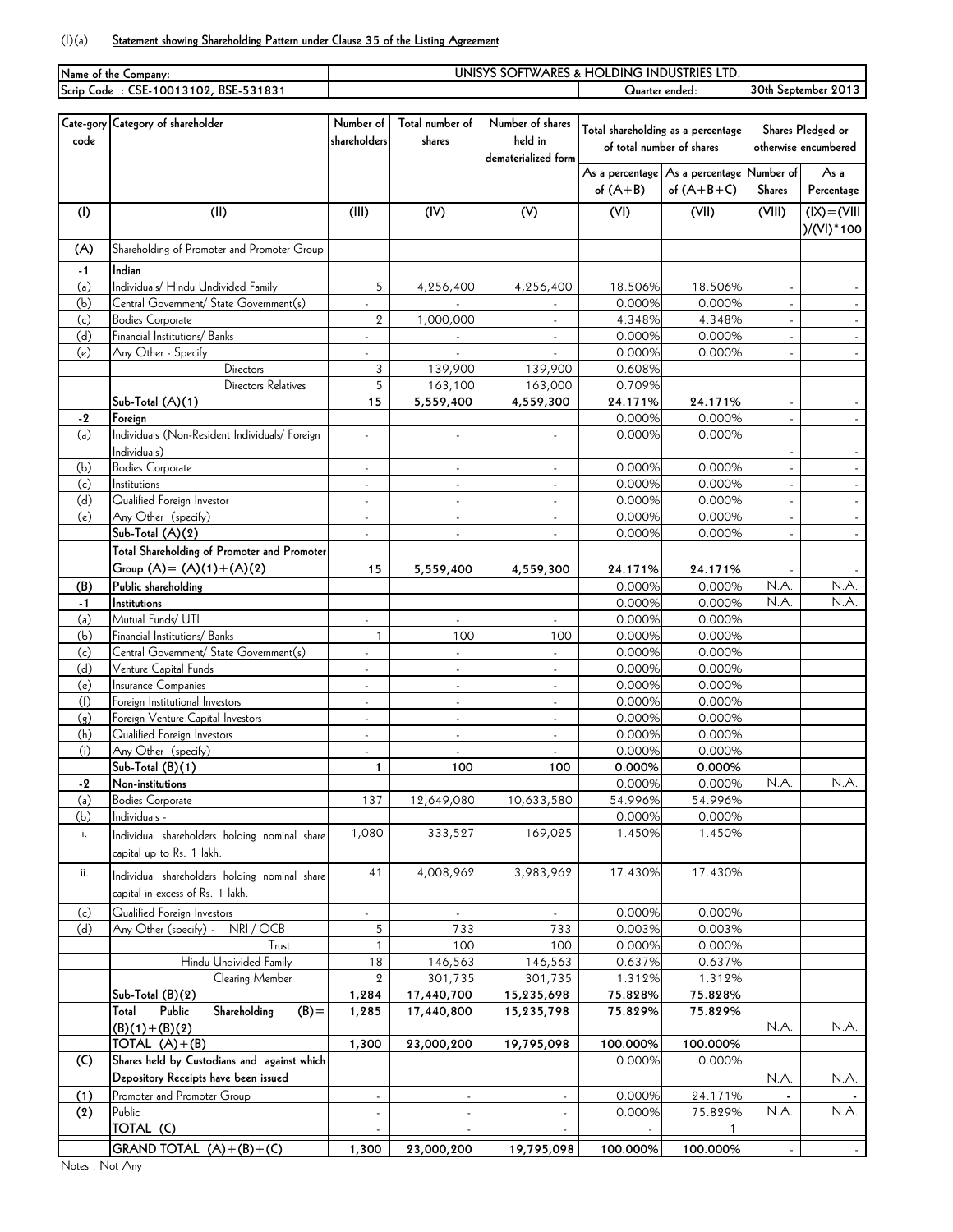|         | Name of the Company:                 | UNISYS SOFTWARES & HOLDING INDUSTRIES LTD.                                                        |                    |                          |                          |                          |                          |                          |                          |                               |                         |
|---------|--------------------------------------|---------------------------------------------------------------------------------------------------|--------------------|--------------------------|--------------------------|--------------------------|--------------------------|--------------------------|--------------------------|-------------------------------|-------------------------|
|         | Scrip Code: CSE-10013102, BSE-531831 |                                                                                                   |                    |                          |                          |                          |                          | Quarter ended:           |                          |                               | 30th September 2013     |
| (I)(b)  |                                      | Statement showing Shareholding of persons belonging to the category "Promoter and Promoter Group" |                    |                          |                          |                          |                          |                          |                          |                               |                         |
| Sr. No. | Name of the shareholder              |                                                                                                   |                    |                          |                          |                          |                          |                          |                          | <b>Details of Convertible</b> | Total shares (including |
|         |                                      | Details of Shares held                                                                            |                    |                          | <b>Encumbered Shares</b> |                          |                          | Details of Warrants      |                          | <b>Securities</b>             | underlying shares       |
|         |                                      | Number of shares                                                                                  | As a $%$ of        | Number                   | As a                     | As a $%$ of              | Number of                | As a % of                | Number of                | As a % of                     | assuming full           |
|         |                                      |                                                                                                   | <b>Grand Total</b> |                          | Percentage               | <b>Grand Total</b>       | Warrants                 | Total No. of             | Convertible              | Total No. of                  | conversion of warrants  |
|         |                                      |                                                                                                   | $(A)+(B)+(A)$      |                          |                          | $(A)+(B)$                | held                     | Warrants of              | Securities held          | Convertible                   | and convertible         |
|         |                                      |                                                                                                   | C)                 |                          |                          | $+(C)$ of Sub-           |                          | the same Class           |                          | Securities of                 | securities) as a % of   |
|         |                                      |                                                                                                   |                    |                          |                          | Clause (I)(a)            |                          |                          |                          | the same Class                | diluted share capital   |
| (1)     | (II)                                 | (III)                                                                                             | (IV)               | (V)                      | $(VI) = (V)/$            | (VII)                    | (VIII)                   | (XI)                     | (X)                      | (XI)                          | (XII)                   |
|         |                                      |                                                                                                   |                    |                          | $(III)^*$ 100            |                          |                          |                          |                          |                               |                         |
|         | Sushil Kr. Purohit                   | 1,072,900                                                                                         | 4.665%             | $\overline{\phantom{a}}$ |                          | $\overline{\phantom{a}}$ | $\overline{\phantom{a}}$ | $\overline{\phantom{a}}$ | $\overline{\phantom{a}}$ | $\overline{\phantom{a}}$      | 4.665%                  |
| 2       | Jagdish Prasad Purohit               | 1,298,100                                                                                         | 5.644%             |                          | $\overline{\phantom{a}}$ |                          |                          | $\overline{\phantom{a}}$ | $\overline{\phantom{a}}$ |                               | 5.644%                  |
| 3       | Pawan Kr. Purohit                    | 1,044,300                                                                                         | 4.540%             |                          |                          |                          |                          | $\overline{\phantom{a}}$ |                          |                               | 4.540%                  |
| 4       | Kailash Prasad Purohit               | 1,031,000                                                                                         | 4.483%             |                          | $\overline{\phantom{a}}$ |                          | $\overline{\phantom{a}}$ | $\overline{\phantom{a}}$ | $\overline{\phantom{a}}$ |                               | 4.483%                  |
| 5       | Neha Cassettes Pvt. Ltd.             | 500,000                                                                                           | 2.174%             | $\overline{\phantom{0}}$ |                          |                          |                          | $\overline{\phantom{a}}$ |                          |                               | 2.174%                  |
| 6       | Jai Ambe Cassettes Pvt. Ltd.         | 500,000                                                                                           | 2.174%             |                          |                          |                          | $\overline{a}$           | $\overline{\phantom{a}}$ |                          |                               | 2.174%                  |
|         | <b>Bimal Joshi</b>                   | 53,000                                                                                            | 0.230%             |                          |                          |                          | $\overline{a}$           | $\overline{\phantom{a}}$ |                          |                               | 0.230%                  |
| 8       | Dolly Purohit                        | 30,000                                                                                            | 0.130%             |                          | $\overline{\phantom{a}}$ |                          | $\overline{\phantom{a}}$ | $\overline{\phantom{a}}$ | $\overline{\phantom{a}}$ |                               | 0.130%                  |
| 9       | Priyanka Purohit                     | 30,000                                                                                            | 0.130%             |                          | $\overline{\phantom{a}}$ |                          | $\overline{\phantom{a}}$ | $\overline{\phantom{a}}$ | $\overline{\phantom{a}}$ |                               | 0.130%                  |
| 10      | <b>Balchand Purohit</b>              | 100                                                                                               | 0.000%             |                          |                          |                          | $\overline{\phantom{a}}$ | $\overline{\phantom{a}}$ | $\overline{\phantom{a}}$ |                               | 0.000%                  |
|         | <b>TOTAL</b>                         | 5,559,400                                                                                         | 24.171%            |                          |                          |                          |                          |                          |                          |                               | 24.171%                 |

| (l)(c)(i)      | Statement showing holding of securities (including shares, warrants, convertible securities) of persons belonging to the category "Public" and holding more than 1% of the total number of shares |           |                          |                          |                            |                          |                                          |                                         |
|----------------|---------------------------------------------------------------------------------------------------------------------------------------------------------------------------------------------------|-----------|--------------------------|--------------------------|----------------------------|--------------------------|------------------------------------------|-----------------------------------------|
| Sr. No.        | Name of the shareholder                                                                                                                                                                           |           | <b>Total Shares Held</b> |                          | <b>Details of Warrants</b> |                          | <b>Details of Convertible Securities</b> | Total shares (including underlying      |
|                |                                                                                                                                                                                                   | Number of | As a % of Grand Total    | Number of                | As a % of Total            | Number of                | As a % of Total No. of                   | shares assuming full conversion of      |
|                |                                                                                                                                                                                                   | shares    | $(A)+(B)+(C)$            | Warrants                 | No. of Warrants            | Convertible              | Warrants of the same Class               | warrants and convertible securities) as |
|                |                                                                                                                                                                                                   |           |                          | held                     | of the same                | <b>Securities</b>        |                                          | a % of diluted share capital            |
|                |                                                                                                                                                                                                   |           |                          |                          | Class                      | held                     |                                          |                                         |
| (1)            | (II)                                                                                                                                                                                              | (III)     | (IV)                     | (V)                      | (VI)                       | (VII)                    | (VIII)                                   | $( X\rangle)$                           |
|                | Sahayta Financial Consultancy Services India                                                                                                                                                      |           |                          |                          |                            |                          |                                          |                                         |
|                | Pvt. Limited                                                                                                                                                                                      | 000,000,1 | 4.35%                    | $\overline{\phantom{a}}$ | $\overline{\phantom{a}}$   | $\overline{\phantom{a}}$ |                                          | 4.35%                                   |
| $\overline{2}$ | Gateway Financial Services Ltd.                                                                                                                                                                   | 501,554   | 2.18%                    | $\overline{\phantom{0}}$ | $\overline{\phantom{a}}$   | $\overline{\phantom{a}}$ | $\overline{\phantom{a}}$                 | 2.18%                                   |
|                | Confort Securities Limited                                                                                                                                                                        | 509,459   | 2.22%                    | $\overline{\phantom{a}}$ | $\overline{\phantom{a}}$   | $\overline{\phantom{a}}$ | $\overline{\phantom{a}}$                 | 2.22%                                   |
|                | <b>SKM</b> Travels Private Limited                                                                                                                                                                | 539,031   | 2.34%                    | $\overline{\phantom{a}}$ | $\overline{\phantom{a}}$   | $\overline{\phantom{a}}$ | $\overline{\phantom{a}}$                 | 2.34%                                   |
| 5              | Decent Vincom Private Limited                                                                                                                                                                     | 640,686   | 2.79%                    | $\overline{\phantom{a}}$ | $\overline{\phantom{a}}$   | $\overline{\phantom{a}}$ |                                          | 2.79%                                   |
| 6              | Religare Finvest Limited                                                                                                                                                                          | 468,000   | 2.03%                    | $\overline{\phantom{a}}$ | $\overline{\phantom{a}}$   | $\overline{\phantom{a}}$ | $\overline{\phantom{a}}$                 | 2.03%                                   |
|                | Vaishali Infosystem India Pvt. Ltd.                                                                                                                                                               | 393,421   | 1.71%                    | $\overline{\phantom{a}}$ | $\overline{\phantom{a}}$   | $\overline{\phantom{a}}$ | $\overline{\phantom{a}}$                 | 1.71%                                   |
|                |                                                                                                                                                                                                   |           |                          |                          |                            |                          | <b>Continued on Next Page</b>            |                                         |

┑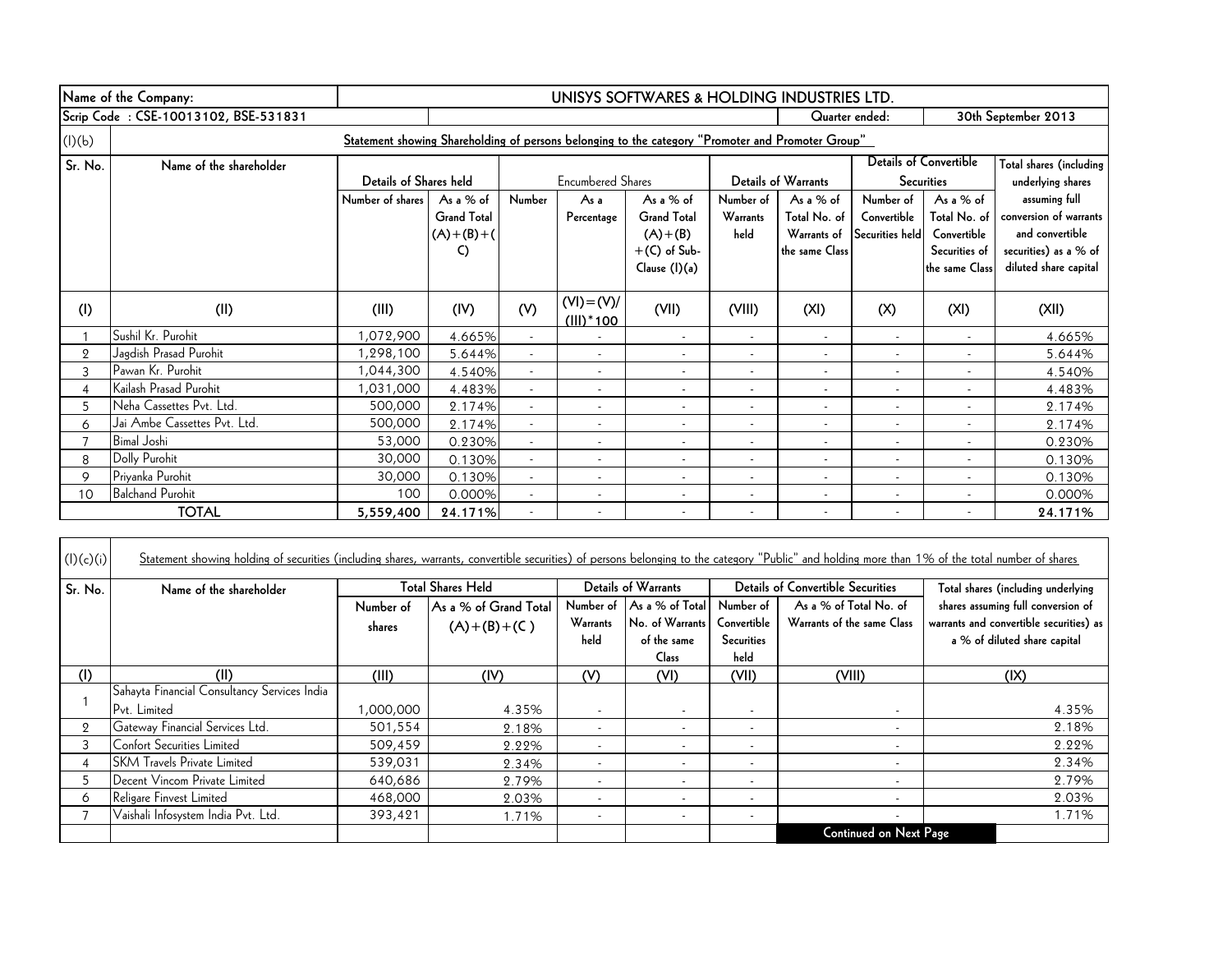| Sr. No. | Name of the shareholder               |            | <b>Total Shares Held</b> |                          | <b>Details of Warrants</b> |                          | <b>Details of Convertible Securities</b> | Total shares (including underlying      |
|---------|---------------------------------------|------------|--------------------------|--------------------------|----------------------------|--------------------------|------------------------------------------|-----------------------------------------|
|         |                                       | Number of  | As a % of Grand Total    | Number of                | As a % of Total            | Number of                | As a % of Total No. of                   | shares assuming full conversion of      |
|         |                                       | shares     | $(A)+(B)+(C)$            | Warrants                 | No. of Warrants            | Convertible              | Warrants of the same Class               | warrants and convertible securities) as |
|         |                                       |            |                          | held                     | of the same                | <b>Securities</b>        |                                          | a % of diluted share capital            |
|         |                                       |            |                          |                          | Class                      | held                     |                                          |                                         |
| 8       | Kingfisher Properties Private Limited | 622,280    | 2.71%                    | $\overline{\phantom{a}}$ |                            |                          |                                          | 2.71%                                   |
| 9       | Mahesh Kr. Agarwal                    | 366,992    | 1.60%                    | $\overline{\phantom{a}}$ | $\overline{\phantom{a}}$   |                          | $\overline{\phantom{a}}$                 | 1.60%                                   |
| 10      | Scope Vyapar Private Limited          | 399,101    | 1.74%                    | $\overline{\phantom{a}}$ | $\overline{\phantom{a}}$   | $\overline{\phantom{a}}$ | $\overline{\phantom{a}}$                 | 1.74%                                   |
| 11      | Hamsafar Marketings Private Limited   | 373,100    | .62%                     | $\blacksquare$           | $\overline{\phantom{a}}$   | $\overline{\phantom{a}}$ | $\overline{\phantom{a}}$                 | 1.62%                                   |
| 12      | Brijdham Dealcom Private Limited      | 350,000    | .52%                     | $\overline{\phantom{a}}$ | $\overline{\phantom{a}}$   | $\overline{\phantom{a}}$ | $\overline{\phantom{a}}$                 | 1.52%                                   |
| 13      | Ananya A. Mittal                      | 344,800    | .50%                     | $\overline{\phantom{a}}$ | $\overline{\phantom{a}}$   |                          | $\overline{\phantom{a}}$                 | 1.50%                                   |
| 14      | Sankalp Vincom Private Limited        | 547,304    | 2.38%                    |                          | $\overline{\phantom{a}}$   |                          | $\overline{\phantom{a}}$                 | 2.38%                                   |
| 15      | Forum Suppliers Private Limited       | 281,419    | 1.22%                    | $\overline{\phantom{a}}$ | $\overline{\phantom{a}}$   |                          | $\overline{\phantom{a}}$                 | 1.22%                                   |
| 16      | D K S Enterprises Private Limited     | 278,112    | 1.21%                    | $\overline{\phantom{a}}$ | $\overline{a}$             |                          | $\overline{\phantom{a}}$                 | 1.21%                                   |
| 17      | Everlink Distributors Private Limited | 250,000    | .09%                     | $\overline{\phantom{a}}$ | $\overline{\phantom{a}}$   | $\overline{\phantom{a}}$ | $\overline{\phantom{a}}$                 | 1.09%                                   |
| 18      | Compass Distributors Private Limited  | 247,171    | 1.07%                    | $\overline{\phantom{a}}$ | $\overline{a}$             | $\overline{\phantom{a}}$ | $\overline{\phantom{a}}$                 | 1.07%                                   |
| 19      | Archana Mittal                        | 612,502    | 2.66%                    | $\overline{\phantom{a}}$ | $\overline{a}$             |                          | $\overline{\phantom{a}}$                 | 2.66%                                   |
| 20      | Saifee Saleh Mithiborwala             | 606,713    | 2.64%                    | $\overline{\phantom{a}}$ | $\overline{\phantom{a}}$   | $\overline{\phantom{a}}$ | $\overline{\phantom{a}}$                 | 2.64%                                   |
| 21      | Saleh N. Mithiborwala                 | 377,093    | 1.64%                    | $\overline{\phantom{a}}$ | $\overline{a}$             | $\overline{\phantom{a}}$ | $\overline{\phantom{a}}$                 | 1.64%                                   |
| 22      | India Advantage Securities Limited    | 293,625    | .28%                     | $\blacksquare$           | $\overline{\phantom{a}}$   | $\overline{\phantom{a}}$ | $\overline{\phantom{a}}$                 | 1.28%                                   |
| 23      | Esquire Enclave Private Limited       | 293,645    | .28%                     | $\overline{\phantom{a}}$ | $\overline{\phantom{a}}$   | $\overline{\phantom{a}}$ | $\overline{\phantom{a}}$                 | 1.28%                                   |
| 24      | Ajay S. Mittal                        | 240,000    | 1.04%                    | $\overline{\phantom{a}}$ |                            |                          | $\overline{\phantom{a}}$                 | 1.04%                                   |
|         | <b>TOTAL</b>                          | 10,536,008 | 45.81%                   | $\overline{\phantom{a}}$ | $\overline{\phantom{a}}$   | $\overline{\phantom{a}}$ | $\overline{\phantom{a}}$                 | 45.81%                                  |

|            | N.A.                                                                                                                                                                                                 | $\overline{\phantom{0}}$ | 0.00%                    | $\overline{\phantom{0}}$ | Class<br>$\overline{\phantom{0}}$ | held<br>$\overline{\phantom{a}}$ | $\overline{\phantom{0}}$                 |                                         |  |  |
|------------|------------------------------------------------------------------------------------------------------------------------------------------------------------------------------------------------------|--------------------------|--------------------------|--------------------------|-----------------------------------|----------------------------------|------------------------------------------|-----------------------------------------|--|--|
|            |                                                                                                                                                                                                      |                          |                          |                          |                                   |                                  |                                          |                                         |  |  |
|            |                                                                                                                                                                                                      |                          |                          |                          |                                   |                                  |                                          |                                         |  |  |
|            |                                                                                                                                                                                                      |                          |                          | held                     | of the same                       | Securities                       |                                          | a % of diluted share capital            |  |  |
|            | them                                                                                                                                                                                                 | shares                   | $(A)+(B)+(C)$            | Warrants                 | No. of Warrants                   | Convertible                      | Warrants of the same Class               | warrants and convertible securities) as |  |  |
|            | Persons Acting in Concert (PAC) with                                                                                                                                                                 | Number of                | As a % of Grand Total    | Number of                | As a % of Total                   | Number of                        | As a % of Total No. of                   | shares assuming full conversion of      |  |  |
| Sr. No.    | Name(s) of the shareholder(s) and the                                                                                                                                                                |                          | <b>Total Shares Held</b> | Details of Warrants      |                                   |                                  | <b>Details of Convertible Securities</b> | Total shares (including underlying      |  |  |
|            | number of shares of the company                                                                                                                                                                      |                          |                          |                          |                                   |                                  |                                          |                                         |  |  |
| (l)(c)(ii) | Statement showing holding of securities (including shares, warrants, convertible securities) of persons (together with PAC) belonging to the category "Public" and holding more than 5% of the total |                          |                          |                          |                                   |                                  |                                          |                                         |  |  |
|            |                                                                                                                                                                                                      |                          |                          |                          |                                   |                                  |                                          |                                         |  |  |
|            | <b>TOTAL</b>                                                                                                                                                                                         | 10,536,008               | 45.81%                   | $\overline{\phantom{0}}$ |                                   |                                  |                                          | 45.81%                                  |  |  |
| 24         | Ajay S. Mittal                                                                                                                                                                                       | 240,000                  | 1.04%                    |                          |                                   | $\overline{\phantom{a}}$         |                                          | 1.04%                                   |  |  |
|            |                                                                                                                                                                                                      |                          |                          |                          |                                   |                                  |                                          |                                         |  |  |